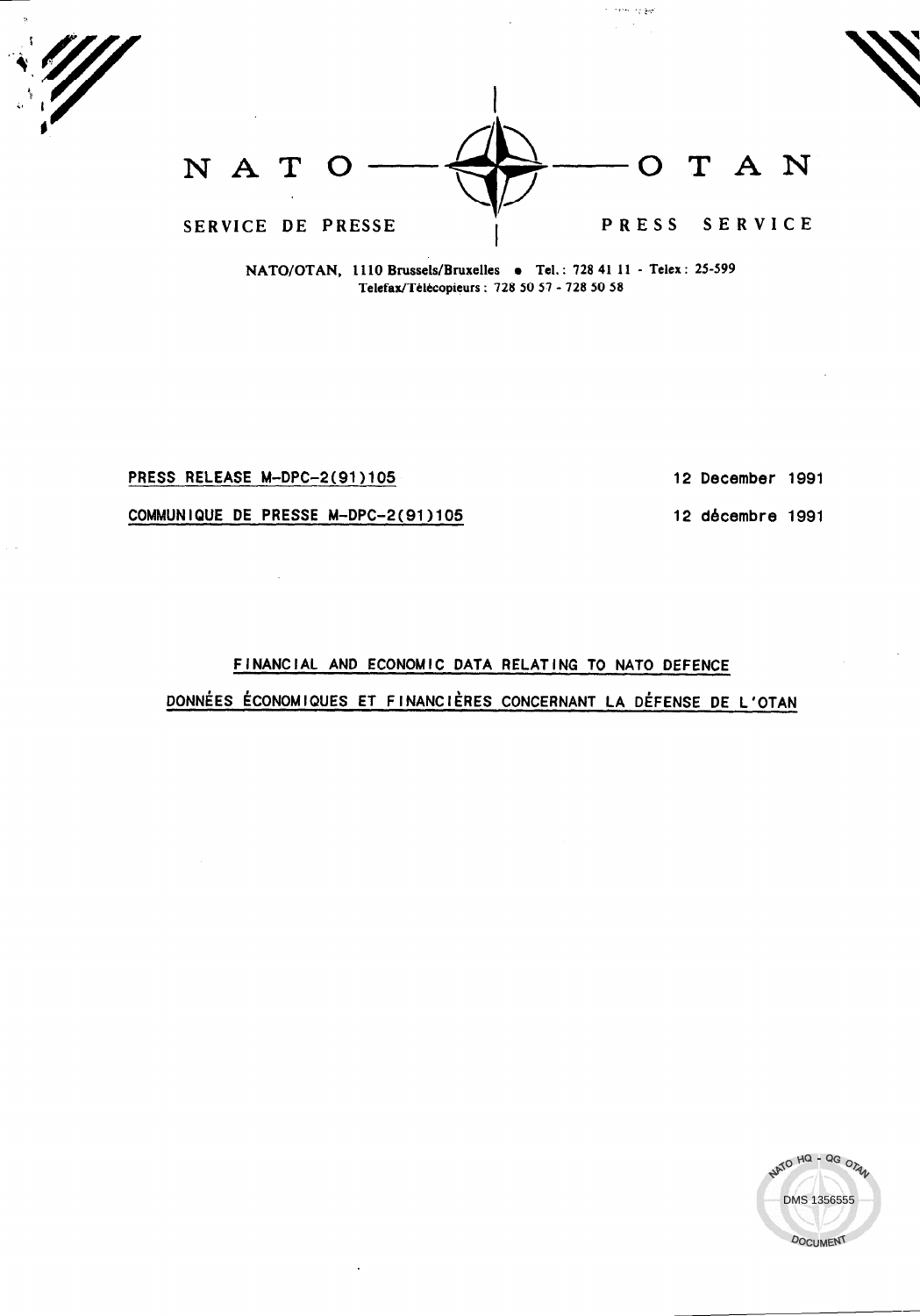## DEFENCE EXPENDITURES OF NATO COUNTRIES

#### $1970 - 1991$

The figures given in Table 1 represent payments actually made or to be made during the course of the fiscal year. They are based on the NATO definition of defence expenditures. In view of the differences between this and national definitions, the figures shown may diverge considerably from those which are quoted by national authorities or given in national budgets. For countries providing military assistance, this is included in the expenditures figures. For countries receiving assistance, figures do not include the value of items received. Expenditures for research and development are included in equipment expenditures.

France and Spain are members of the Alliance without belonging to the integrated military<br>structure; Spain, however, participates in the collective force planning. The defence data relating to France are indicative only.

Iceland has no armed forces.

SUMMARY

 $\Delta$  $\mathbf{S}$ 

۹

Table 1 : total defence expenditures Table 1 : coval detence expenditures<br>Table 2 : gross domestic product (GDP) and defence expenditure annual volume change<br>Table 3 : defence expenditures as % of GDP Table 4 : GDP and defence expenditures per capita Table 5 : distribution of defense expenditures by category Table 6 : armed forces

**READER'S GUIDE** 

To suppress any ambiguity the fiscal year has been designated by the year which includes the most number of months: e.g. 1989 represents the fiscal year 1989/1990 for Canada and U.K. and the fiscal year 1988/1989 for U.S.

Because of rounding, the total figures may differ from the sum of their components.

Conventional signs : 11 break in continuity of series e estimate  $ni1$ // not applicable .. not available

DÉPENSES DE DÉFENSE DES PAYS DE L'OTAN

#### $1970 - 1991$

Les chiffres indiqués dans le tableau 1 sont fondés sur la définition OTAN des dépenses de défense et représentent les paiements réellement effectués ou qui doivent l'être au cours de l'année<br>fiscale. Ces chiffres peuvent accuser des variations sensibles par rapport aux chiffres correspondants qui figurent dans les documents budgétaires nationaux, en raison des différences existant entre les définitions nationales et la définition OTAN des dépenses de défense. Les données relatives aux pays qui fournissent une assistance militaire incluent les dépenses liées à cette assistance. En revanche celles-ci ne sont pas comptabilisées dans les dépenses des pays bénéficiaires. Les dépenses effectuées pour la recherche et le développement sont incluses dans les dépenses d'équipement.

Membres de l'Alliance, l'Espagne et la France ne font pas partie de la structure militaire intégrée; l'Espagne, néanmoins, participe aux travaux communs de planification des forces. Les données concernant la défense de la France n'ont qu'une valeur indicative.

L'Islande n'a pas de forces armées.

SOMMAIRE

Tableau 1 : montant des dépenses de défense Tableau 2 : variation en volume du produit intérieur brut (PIB) et des dépenses de défense Tableau 3 : part des dépenses de défense dans le PIB Tableau 4 : PIB et dépenses de défense par habitant Tableau 5 : répartition des dépenses de défense par catégorie Tableau 6 : forces armées

### **GUIDE DE LECTURE**

Pour supprimer toute ambiguïté, l'année fiscale a été désignée par le millésime de l'année<br>qui comprend le plus grand nombre de mois; p.e. 1989 représente l'année fiscale 1989/1990 pour le Canada et le Royaume-Uni et l'année fiscale 1988/1989 pour les Etats-Unis.

Du fait des arrondis, les totaux peuvent ne pas coïncider avec la somme de leurs composantes.

estimation - nul // sam<br>non-disponible . point-décimal Signes conventionnels : e estimation // sans objet Il rupture de série

 $\sim$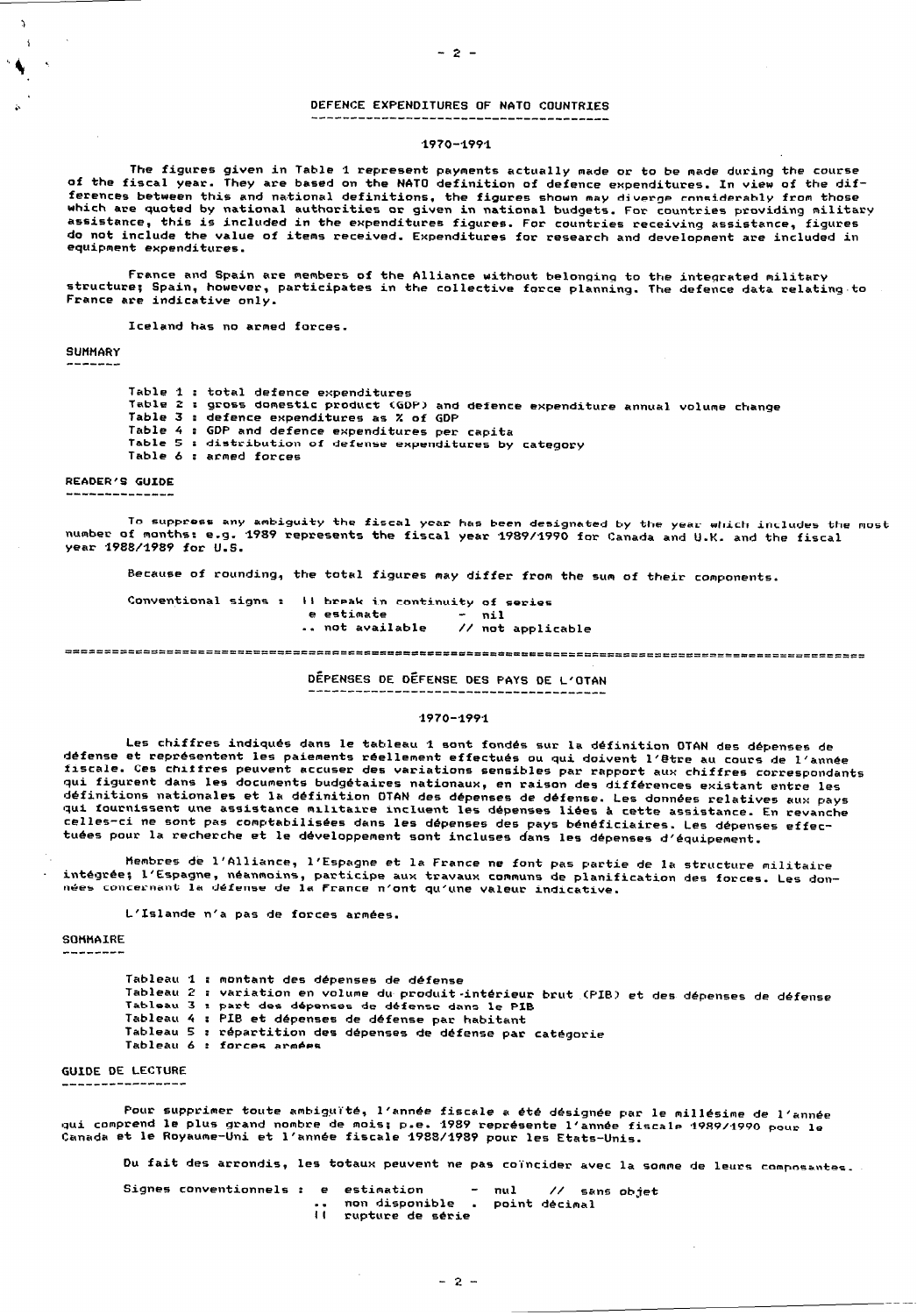$\bar{z}$ 

## Table 1 : Defence expenditures of NATO countries

## Tableau 1 : Dépenses de défense des pays de l'OTAN

| Country<br>Pays         | Currency unit /<br>Unite monetaire<br>$($ million $)$ | 1970                                                                | 1975                 | 1980           | 1985            | 1987            | 1988            | 1989            | 1990            | 1991e                |
|-------------------------|-------------------------------------------------------|---------------------------------------------------------------------|----------------------|----------------|-----------------|-----------------|-----------------|-----------------|-----------------|----------------------|
| (0)                     | (1)                                                   | (2)                                                                 | (3)                  | (4)            | (5)             | (6)             | (7)             | (8)             | (9)             | (10)                 |
|                         |                                                       | Current prices and exchange rates / Prix et taux de change courants |                      |                |                 |                 |                 |                 |                 |                      |
|                         |                                                       |                                                                     |                      |                |                 |                 |                 |                 |                 |                      |
| Belgium                 | Belgian francs                                        | 37388<br>2967                                                       | 70899<br>5355        | 115754<br>9117 | 144183<br>13344 | 155422<br>14647 | 150647<br>15620 | 152917<br>15963 | 155205<br>16399 | 162958<br>16725      |
| Denmark                 | Danish kroner                                         | 32672                                                               | 55872                | 111672         | 186715          | 209525          | 215073          | 224985          | 232376          | 239172               |
| France<br>Germany *     | French francs<br>Deutschemarks                        | 22573                                                               | 37589                | 48518          | 58649           | 61354           | 61638           | 63178           | 68364           | 66182                |
| Greece                  | Drachmae                                              | 14208                                                               | 45936                | 96975          | 321981          | 393052          | 471820          | 503032          | 612344          | 711221               |
| Italy                   | 1000 It. lire                                         | 1562                                                                | 3104                 | 7643           | 17767           | 22872           | 25539           | 27342           | 28007           | 29267                |
| Luxembourg              | Lux. francs                                           | 416                                                                 | 836                  | 1534           | 2265            | 2730            | 3163            | 2995            | 3233            | 3605                 |
| Netherlands             | <b>Dutch Guilder</b>                                  | 3909                                                                | 7119                 | 10476          | 12901           | 13254           | 13300           | 13571           | 13513           | 13542                |
| Norway                  | Norw. kroner                                          | 2774                                                                | 4771                 | 8242           | 15446           | 18551           | 18865           | 20248           | 21252           | 22633                |
| Portugal                | Escudos                                               | 12538                                                               | 19898                | 43440          | 111375          | 159288          | 194036          | 229344          | 267299          | 289588               |
| Spain                   | Pesetas                                               | ٠.                                                                  |                      | 350423         | 674883          | 852767          | 835353          | 920381          | 922808          | 938813               |
| Turkey                  | Turkish lire                                          | 6399                                                                | 32833                | 203172         | 1234547         | 2476869         | 3788920         | 7158471         | 13865971        | 20887830             |
| United Kingdom          | Pounds sterling                                       | 2607                                                                | 5571                 | 11542          | 18352           | 19269           | 19495           | 21166           | 21814           | 24647                |
| NATO Europe             | US dollars                                            | $\ddot{\phantom{0}}$                                                | $\ddot{\phantom{0}}$ | 112137         | 92283           | 147637          | 156143          | 154608          | 185427          | 197892               |
| Canada<br>United States | Canadian S<br><b>US dollars</b>                       | 1999<br>79846                                                       | 3360<br>88400        | 5788<br>138191 | 10332<br>258165 | 11715<br>288157 | 12336<br>293093 | 12854<br>304085 | 13473<br>306170 | 14000<br>305593      |
|                         |                                                       |                                                                     |                      |                |                 |                 |                 |                 |                 |                      |
| North America           | US dollars                                            | 81754                                                               | 91704                | 143141         | 265731          | 296992          | 303117          | 314942          | 317717          | 317717               |
| NATO total              | US dollars                                            | $\ddot{\phantom{0}}$                                                | $\ddot{\phantom{0}}$ | 255278         | 358014          | 444629          | 459260          | 469550          | 503144          | 515609               |
|                         |                                                       | 1985 prices and exchange rates / Prix et taux de change de 1985     |                      |                |                 |                 |                 |                 |                 |                      |
| Belgique                | Francs belges                                         | 92077                                                               | 121248               | 145395         | 144183          | 154036          | 147490          | 145352          | 142662          | 146578               |
| <b>Danemark</b>         | Couronnes dan.                                        | 12201                                                               | 11934                | 13227          | 13344           | 13599           | 13991           | 13849           | 13885           | 13902                |
| France                  | Francs fran ais                                       | 130500                                                              | 141963               | 173364         | 186715          | 193152          | 192118          | 194552          | 195091          | 195327               |
| Allemagne *             | Deutschemarks                                         | 44247                                                               | 53674                | 56695          | 58649           | 58328           | 57714           | 57643           | 60332           | 56234                |
| Grece                   | Drachmes                                              | 129660                                                              | 238472               | 244924         | 321981          | 294076          | 305057          | 285146          | 289040          | 284236               |
| Italie                  | 1000 lires                                            | 13192                                                               | 14722                | 15551          | 17767           | 19103           | 19935           | 19747           | 18701           |                      |
| Luxembourg              | Francs lux.                                           | 1056<br>10479                                                       | 1498<br>10882        | 2033<br>11647  | 2265<br>12901   | 2661            | 3065            | 2816            | 2944            | 3181                 |
| Pays-Bas<br>Norvège     | Florin<br>Couronnes norv.                             | 10961                                                               | 11091                | 12643          | 15446           | 13518<br>16636  | 13559<br>16035  | 13725<br>16517  | 13451<br>16653  | 13320<br>17095       |
| Portugal                | Escudos                                               | 135123                                                              | 138698               | 116610         | 111375          | 118898          | 129753          | 135191          | 137858          | 133590               |
| Espagne                 | Pesetas                                               |                                                                     |                      | 600205         | 674883          | 725638          | 673763          | 694427          | 648890          | 623365               |
| Turquie                 | Livres turques                                        | 412650                                                              | 899319               | 1132939        | 1234547         | 1377357         | 1423630         | 1594439         | 1833609         | 1905208              |
| <b>Royaume-Uni</b>      | Livres sterling                                       | 16490                                                               | 16256                | 16369          | 18352           | 17395           | 16650           | 17086           | 16380           | 17297                |
| <b>Total Europe</b>     | Dollars US                                            |                                                                     |                      | 84569          | 92283           | 93297           | 92256           | 93352           | 93001           | $\ddot{\phantom{0}}$ |
| Canada                  | \$ canadiens                                          | 7130                                                                | 6983                 | 7737           | 10331           | 10928           | 10981           | 10908           | 11089           | 11154                |
| Etats-Unis              | Dollars US                                            | 240211                                                              | 179715               | 192288         | 258165          | 273661          | 269654          | 268622          | 262060          | 248668               |
| Amér. du Nord           | Dollars US                                            | 245432                                                              | 184829               | 197954         | 265731          | 281665          | 277696          | 276610          | 270181          | 256837               |
| <b>Total Otan</b>       | <b>Dollars US</b>                                     | $\ddot{\phantom{0}}$                                                |                      | 282524         | 358014          | 374962 J        | 369952          | 369962          | 363182          |                      |

Note:

Note:

\* In addition to defence expenditures (NATO definition),<br>Germany has incurred significant expenditures related<br>to Berlin's special situation.

\* En plus des dépenses de défense (définition OTAN),<br>1<sup>7</sup>Allemagne a dû effectuer d'importantes dépenses<br>pour Berlin, eu égard à sa situation exceptionnelle.

 $\bar{\mathbf{r}}$ 

Ý.

 $\ddot{4}$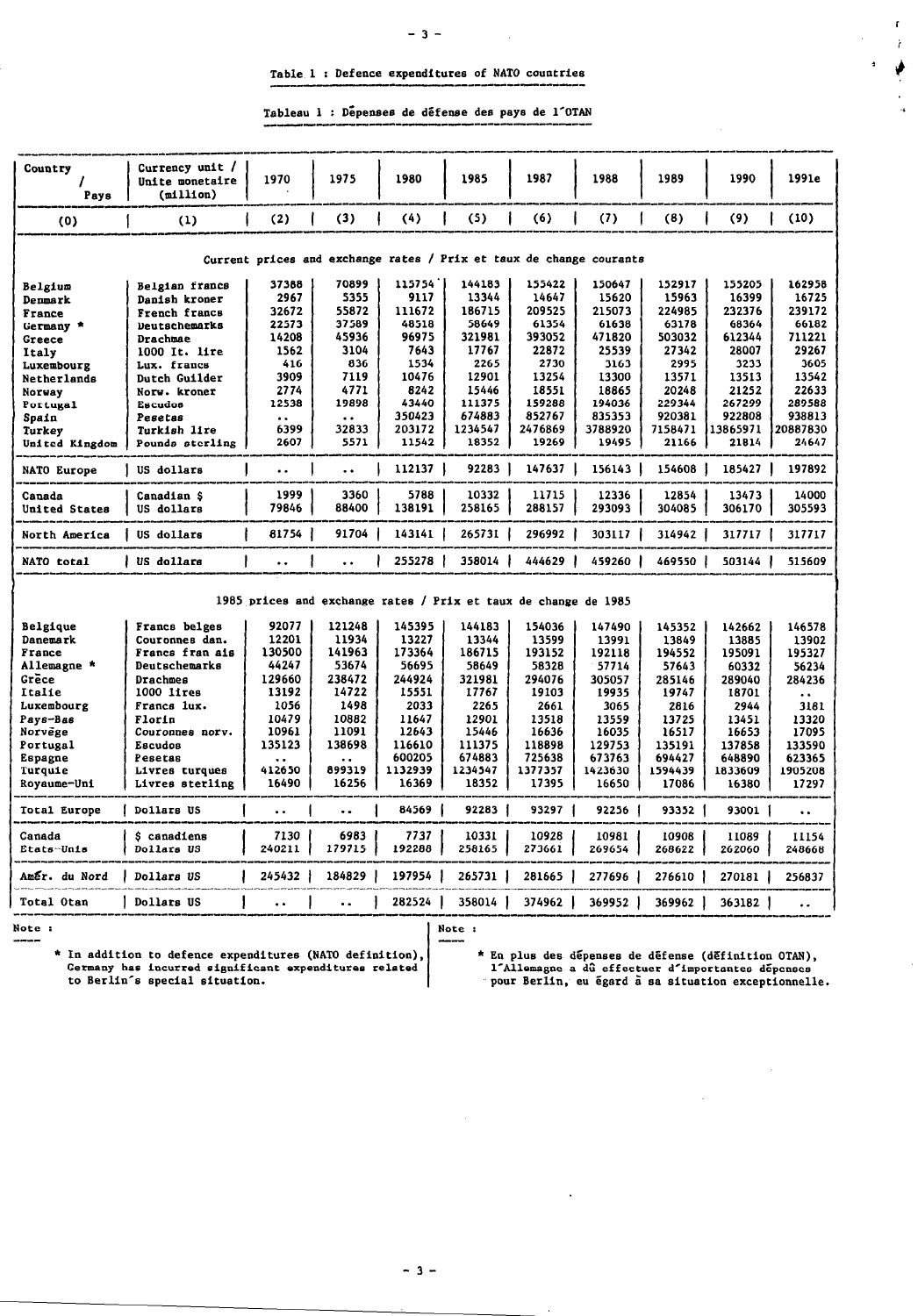# Table 2 : Gross domestic product and defence expenditures annual variation (2) ----- ----------------.-----

#### (based on constant prices)

# Tableau 2 : Evolution annuelle du produit intcrieur brut et des de'penses de d8fense (2) -------- ---- ----- me------I\_L-----I

| Country<br>Pays | Average /<br>Moyenne<br>1970-1974 | Average /<br>Moyenne<br>1975-1979               | Average /<br>Moyenne<br>1980-1984 | Average $/$<br>Moyenne<br>1985-1989 | 1987   | 1988   | 1989    | 1990   | 1991e                |
|-----------------|-----------------------------------|-------------------------------------------------|-----------------------------------|-------------------------------------|--------|--------|---------|--------|----------------------|
| (0)             | (1)                               | (2)                                             | (3)                               | (4)                                 | $(5)$  | $(6)$  | $(7)$ 1 | $(8)$  | (9)                  |
|                 |                                   | Gross domestic product / Produit intérieur brut |                                   |                                     |        |        |         |        |                      |
| Belgium         | 4.7                               | 3.1                                             | 0.3                               | 2.6                                 | 2.2    | 4.6    | 3.9     | 3.5    | 1.9                  |
| Canada          | 6.0                               | 4.8                                             | 1.7                               | 3.7                                 | 4.0    | 4.4    | 2.9     | 0.9    | 0.3                  |
| Denmark         | 3.3                               | 3.7                                             | 1.5                               | 1.7                                 | 0.3    | 0.6    | 1.2     | 1.6    | 1.2                  |
| France          | 4.5                               | 3.8                                             | 1.5                               | 2.8                                 | 2.2    | 3.9    | 3.8     | 2.6    | 1.5                  |
| Germany         | 3.4                               | 4.0                                             | 0.4                               | 2.4                                 | 1.4    | 3.7    | 3.2     | 4.7    | $\ddot{\phantom{a}}$ |
| Greece          | 6.5                               | 5.3                                             | 0.5                               | 1.5                                 | $-0.5$ | 4.1    | 2.8     | 0.1    | 1.0                  |
| Italy           | 3.4                               | 5.0                                             | 0.7                               | 3.2                                 | 3.1    | 4.1    | 3.0     | 2.0    | 2.7                  |
| Luxembourg      | 5.1                               | 2.5                                             | 1.3                               | 4.4                                 | 2.2    | 5.7    | 6.8     | 2.6    | 3.5                  |
| Netherlands     | 4.0                               | 3.4                                             | $-0.1$                            | 2.0                                 | 0.8    | 2.7    | 4.0     | 3.5    | 2.1                  |
| Norway          | 4.7                               | 5.2                                             | 2.0                               | 2.4                                 | 2.0    | 0.1    | 1.2     | 1.8    | 2.6                  |
| Portugal        | 7.4                               | 5.5                                             | 1.1                               | 4.6                                 | 5.3    | 3.9    | 5.4     | 4.0    | 3.3                  |
| Spain           | 6.3                               | 2.5                                             | 0.7                               | 4.6                                 | 5.6    | 5.2    | 4.9     | 3.7    | 2.9                  |
| Turkey          | 7.3                               | 5.2                                             | 4.6                               | 6.4                                 | 7.4    | 3.9    | 1.1     | 9.2    | 5.9                  |
| United Kingdom  | 3.1                               | 2.8                                             | 0.9                               | 4.1                                 | 4.7    | 4.6    | 2.2     | 0.6    | $-1.8$               |
| United States   | 3.7                               | 4.5                                             | 1.6                               | 3.5                                 | 3.5    | 4.5    | 2.8     | 0.9    | $-0.2$               |
|                 |                                   | Defence expenditures / Dépenses de défense      |                                   |                                     |        |        |         |        |                      |
| Belgique        | 4.9                               | 4.4                                             | 0.1                               | 1.5                                 | 1.8    | $-4.3$ | $-1.4$  | $-1.9$ | 2.7                  |
| Canada          | $-1.1$                            | 2.0                                             | 6.3                               | 2.1                                 | 1.9    | 0.5    | $-0.7$  | 1.7    | 0.6                  |
| Danemark        | $-1.6$                            | 2.6                                             | 0.2                               | 1.0                                 | 2.3    | 2.9    | $-1.0$  | 0.3    | 0.1                  |
| France          | 1.2                               | 4.3                                             | 2.6                               | 1.1                                 | 3.2    | $-0.5$ | 1.3     | 0.3    | 0.1                  |
| Allemagne *     | 5.2                               | 0.5                                             | 1.3                               | $-0.4$                              | 0.0    | $-1.1$ | $-0.1$  | 4.7    | $-6.8$               |
| Grèce           | 6.2                               | 4.6                                             | 8.0                               | $-3.7$                              | 2.0    | 3.7    | $-6.5$  | 1.4    | $-1.7$               |
| Italie          | 5.4                               | $-0.2$                                          | 2.4                               | 3.1                                 | 6.0    | 4.4    | $-0.9$  | $-5.3$ | $\ddot{\phantom{0}}$ |
| Luxembourg      | 6.6                               | 3.9                                             | 3.8                               | 7.5                                 | 13.4   | 15.2   | $-8.1$  | 4.5    | 8.1                  |
| Pays-Bas        | 0.4                               | 2.3                                             | 2.7                               | 2.0                                 | 0.9    | 0.3    | 1.2     | $-2.0$ | $-1.0$               |
| Norvege         | -0.6                              | 2.4                                             | 2.6                               | 1.6                                 | 9.7    | $-3.6$ | 3.0     | 0.8    | 2.7                  |
| Portugal        | 8.3                               | $-9.5$                                          | 0.1                               | 4.7                                 | 2.3    | 9.1    | 4.2     | 2.0    | $-3.1$               |
| Espagne         | $\ddot{\phantom{0}}$              | $\ddot{\phantom{0}}$                            | 2.2                               | 0.6                                 | 12.6   | $-7.1$ | 3.1     | $-6.6$ | $-3.9$               |
| Turquie         | 7.1                               | 7.6                                             | 1.0                               | 6.5                                 | $-1.3$ | 3.4    | 12.0    | 15.0   | 3.9                  |
| Rovaume-Uni     | $-0.7$                            | $-1.4$                                          | 2.8                               | $-2.5$                              | $-2.1$ | $-4.3$ | 2.6     | $-4.1$ | 5.6                  |
| Etats-Unis      | $-7.6$                            | $-0.7$                                          | 6.0                               | 2.0                                 | $-0.3$ | $-1.5$ | $-0.4$  | $-2.4$ | $-5.1$               |
|                 |                                   |                                                 |                                   |                                     |        |        |         |        |                      |
|                 |                                   |                                                 |                                   |                                     |        |        |         |        |                      |

 $-4-$ 

(basée sur les prix constants)

 $-$ 

 $\Delta$ 

\* Expenditures for Berlin are not taken<br>in account in these percentages.

\* Les dépenses relatives à Berlin ne sont pas incluses dans ces pourcentages.

 $\langle \cdot, \cdot \rangle$  . Then  $\langle \cdot, \cdot \rangle$  of the space

 $\sqrt{3}$  ,  $\gamma$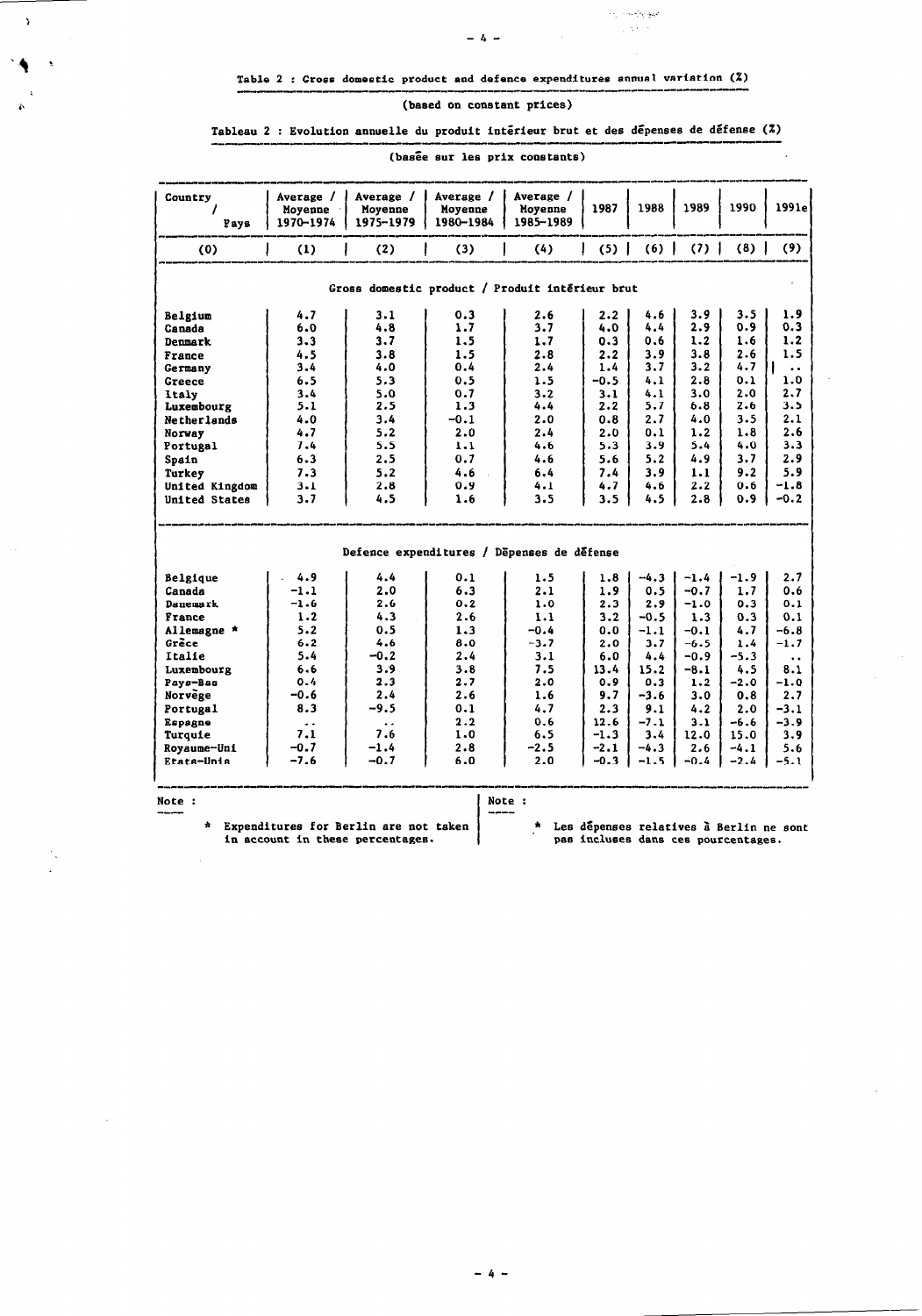### Table 3 : Defence expenditures as % of gross domestic product

 $\pmb{\epsilon}$ 

| Country<br>Pays        | Average /  <br>Moyenne<br>1970-1974 | Average $/$ $\vert$<br>Moyenne<br>1975–1979 | Average $/ \vert$<br>Moyenne<br>1980-1984 | Average /  <br>Moyenne<br>1985-1989                       | 1987       | 1988             | 1989             | 1990       | 1991e                |
|------------------------|-------------------------------------|---------------------------------------------|-------------------------------------------|-----------------------------------------------------------|------------|------------------|------------------|------------|----------------------|
| (0)                    | $\Omega$                            | (2)                                         | (3)                                       | (4)                                                       | I<br>$(5)$ | (6) I            | $(7)$ 1          | $(8)$      | (9)                  |
|                        |                                     |                                             |                                           | Based on current prices / Sur la base des prix courants   |            |                  |                  |            |                      |
| Belgium<br>Denmark     | 2.9<br>2.4                          | 3.2<br>2.4                                  | 3.3<br>2.4                                | 2.9<br>2.1                                                | 3.0        | 2.7              | 2.5              | 2.4        | 2.4                  |
| France                 | 3.9                                 | 3.8                                         | 4.1                                       | 3.8                                                       | 2.1<br>3.9 | 2.1<br>3.8       | 2.1<br>3.7       | 2.0<br>3.6 | 2.0<br>3.5           |
| Germany *              | 3.5                                 | 3.4                                         | 3.3                                       | 3.0                                                       | 3.1        | 2.9              | 2.8              | 2.8        | $\ddot{\phantom{a}}$ |
| Greece                 | 4.7                                 | 6.7                                         | 6.6                                       | 6.3                                                       | 6.3        | 6.3              | 5.7              | 5.8        | 5.6                  |
| Italy                  | 2.5                                 | 2.0                                         | 2.1                                       | 2.3                                                       | 2.3        | 2.3              | 2.3              | 2.1        | 2.1                  |
| Luxembourg             | 0.8                                 | 1.0                                         | 1.2                                       | 1.1                                                       | 1.2        | 1.3              | 1.1              | 1.1        | 1.2                  |
| Netherlands            | 3.1                                 | 3.2                                         | $3 - 2$                                   | 3.0                                                       | 3.1        | 3.0              | 2.9              | 2.7        | 2.6                  |
| Norway                 | 3.3                                 | 3.1                                         | 2.9                                       | 3.2                                                       | 3.3        | 3.2              | 3.2              | 3.2        | 3.2                  |
| Portugal               | 6.9                                 | 3.9                                         | 3.4                                       | 3.2                                                       | 3.1        | 3.2              | 3.2              | 3.1        | 2.9                  |
| Spain                  | $\bullet$ .                         | $\ddot{\phantom{0}}$                        | $2 - 3$                                   | 2.2                                                       | 2.4        | 2.1              | 2.0              | 1.8        | 1.7                  |
| Turkey                 | 4.4                                 | 5.7                                         | 4.9                                       | 4.3                                                       | 4.2        | 3.8              | 4.3              | 4.9        | 4.8                  |
| United Kingdom         | 5.0                                 | 4.9                                         | 5.2                                       | 4.6                                                       | 4.6        | 4.2              | 4.1              | 4.0        | 4.3                  |
| <b>NATO Europe</b>     | $\ddot{\phantom{0}}$                | . .                                         | ł<br>3.6                                  | 3.3                                                       | 3.3        | 3.2 <sub>1</sub> | 3.1              | 3.0        | $\ddot{\phantom{0}}$ |
| Canada                 | 2.1                                 | 1.9                                         | 2.1                                       | 2.1                                                       | 2.1        | 2.1              | 2.0              | 2.0        | 2.0                  |
| United States          | 6.5                                 | 5.1                                         | 5.8                                       | 6.3                                                       | 6.5        | 6.1              | 5.9              | 5.7        | 5.5                  |
| North America          | 6.1                                 | 4.8                                         | ł<br>5.5                                  | 6.0                                                       | 6.1 I      | 5.7              | 5.5              | 5.3        | 5.1                  |
| j<br><b>NATO</b> total | ł<br>                               | . .                                         | 1<br>4.7                                  | 4.8                                                       | I<br>4.8 I | 4.5 I            | 4.4              | $4.1$      | $\ddot{\phantom{0}}$ |
|                        |                                     |                                             |                                           | Based on constant prices / Sur la base des prix constants |            |                  |                  |            |                      |
| Belgique               | 2.8                                 | 3.2                                         | 3.2                                       | 3.0                                                       | 3.1        | 2.9              | 2.7              | 2.6        | 2.6                  |
| Danemark               | 2.6                                 | 2.5                                         | 2.4                                       | 2.1                                                       | 2.1        | 2.2              | 2.1              | 2.1        | 2.1                  |
| France                 | 3.9                                 | 3.8                                         | 4.1                                       | 3.8                                                       | 3.9        | 3.8              | 3.7              | 3.6        | 3.5                  |
| Allemagne *            | 3.5                                 | 3.4                                         | 3.3                                       | 3.0                                                       | 3.1        | 2.9              | 2.8              | 2.8        | ٠.                   |
| Grèce                  | 4.7                                 | 6.7                                         | 6.6                                       | 6.3                                                       | 6.3        | 6.3              | 5.7              | 5.8        | 5.6                  |
| Italie                 | 2.6                                 | 2.2                                         | 2.1                                       | 2.2                                                       | 2.2        | 2.2              | 2.1              | 2.0        | $\cdot \cdot$        |
| Luxembourg             | 0.8                                 | 0.9                                         | 1.2                                       | 1.2                                                       | 1.2        | 1.3              | 1.1              | 1.2        | 1.2                  |
| Pays-Bas               | 3.3                                 | 3.0                                         | 3.1                                       | 3.1                                                       | 3.1        | 3.1              | 3.0              | 2.8        | 2.7                  |
| Norvège                | 3.7<br>6.5                          | 3.1                                         | 3.0                                       | 3.0                                                       | 3.1        | 3.0              | 3.1              | 3.0        | 3.0                  |
| Portugal<br>Espagne    |                                     | 3.9                                         | 3.4                                       | 3.2                                                       | 3.1        | 3.2              | 3.2              | 3.1        | 2.9                  |
| Turquie                | $\cdot$<br>3.1                      | $\ddot{\phantom{a}}$<br>5.0                 | 2.3<br>4.8                                | 2.2<br>4.5                                                | 2.4        | 2.1              | 2.0              | 1.8        | 1.7                  |
| <b>Royaume-Uni</b>     | 5.7                                 | 5.1                                         | 5.3                                       | 4.5                                                       | 4.3<br>4.5 | 4.3<br>4.1       | 4.7<br>4.1       | 5.0<br>3.9 | 4.9<br>4.2           |
| Total Europe           | $\ddot{\phantom{0}}$                |                                             | 3.6                                       | 3.3                                                       | 3.4 I      | 3.2 I            | 3.1 <sub>1</sub> | 3.O I      | $\ddot{\phantom{0}}$ |
| Canada                 | 2.4                                 |                                             |                                           |                                                           |            |                  |                  |            |                      |
| Etats-Unis             | 7.3                                 | 1.9<br>5.5                                  | 2.1<br>6.1                                | 2.1<br>6.3                                                | 2.1<br>6.5 | 2.1<br>6.1       | 2.0<br>5.9       | 2.0<br>5.7 | 2.0<br>5.4           |
| Aměr. du Nord          | 6.9                                 | 5.3                                         | 5.8                                       | 6.0                                                       | 6.1        | 5.8              | 5.6              | 5.4        | 5.1                  |

## Tableau 3 : Dépenses de défense en pourcentage du produit intérieur brut

Note:

Total Otan

 $\overline{\phantom{a}}$ 

Note:

 $5.0$ 

 $| 5.1 |$ 

 $\mathbf{I}$ 

\* These percentages have been calculated<br>without taking into account the expendi-<br>tures for Berlin (see note in table 1); if these expenditures were included, the percentages would be as follows:

ł

ł

 $\ddot{\phantom{a}}$  .

 $4.9$ 

 $\ddot{\phantom{a}}$ 

\* Les dépenses concernant Berlin n'inter-<br>viennent pas dans ces calculs (cf. note du tableau 1). Si l'on inclut ces données, les pourcentages prennent les valeurs sui-<br>vantes:

 $4.8$ 

 $4.7$ |

 $4.5$ 

 $\ddot{\phantom{a}}$  .

 $1970 : 3.8 1980 : 4.1$ <br>1975: 4.4 1985: 4.1  $1987 : 3.9$ <br> $1988 : 3.7$ 1989: 3.6  $1991 : 3.3$ 1990: 3.6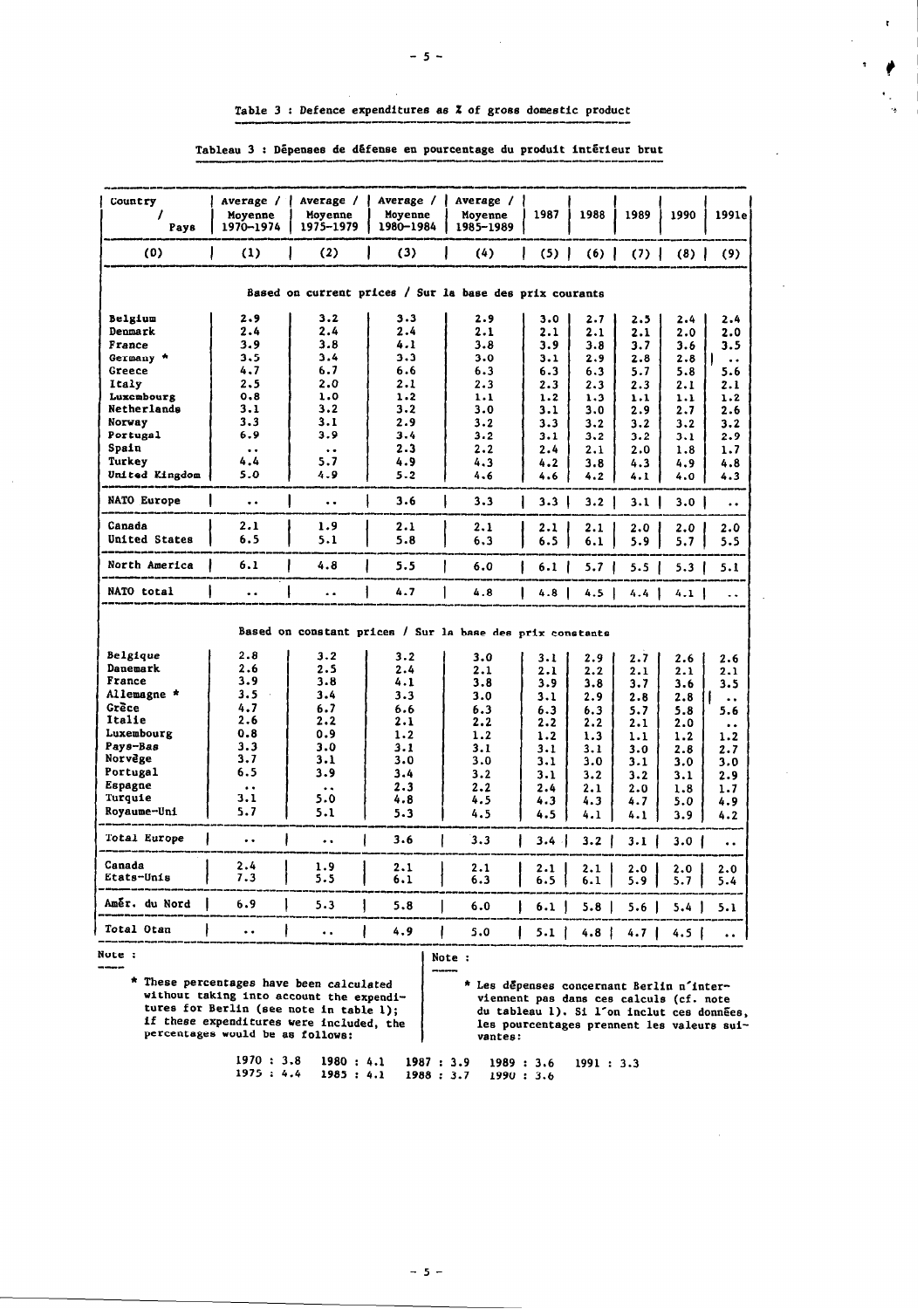$-6-$ 

#### Table 4 : Gross domestic product and defence expenditures per capita \*

# In US \$ (1985 prices and exchange rates)

#### Tableau 4 : Produit interieur brut et depenses de defense par habitant \*

#### en \$ US (prix et taux de change de 1985)

| Country / Pays        | 1970 l                     | 1975 l                                          | 1980 l       | 1985          | 1987 I                                | 1988           | 1989 I         | 1990 l                | 1991e                             |
|-----------------------|----------------------------|-------------------------------------------------|--------------|---------------|---------------------------------------|----------------|----------------|-----------------------|-----------------------------------|
| (0)                   | ı<br>$\left(1\right)$      | (2)<br>ı                                        | (3)          | (4)           | I<br>(5)                              | ı<br>(6)       | I<br>(7)       | ı<br>(8)              | (9)                               |
|                       |                            | Gross domestic product / Produit interieur brut |              |               |                                       |                |                |                       |                                   |
|                       |                            |                                                 |              |               |                                       |                |                |                       |                                   |
| <b>Belgium</b>        | 5783<br>8283               | 6754<br>8894                                    | 7800<br>9939 | 8095          | 8387                                  | 8764           | 9050           | 9316                  | 9468                              |
| Dennark<br>France     | 6948                       | 7877                                            | 9005         | 11350<br>9482 | 11764                                 | 11823          | 11955          | 12133                 | 12261<br>10840                    |
| Germany               | 7414                       | 8056                                            | 9535         | 10148         | 9842<br>10513                         | 10181<br>10793 | 10515<br>10971 | 10735<br>11348        |                                   |
| Greece                | 2246                       | 2793                                            | 3245         | 3366          | 3379                                  | 3510           | 3599           | 3598                  | ı<br>$\ddot{\phantom{0}}$<br>3629 |
| Italy                 | 5060                       | 5618                                            | 7020         | 7431          | 7860                                  | 8164           | 8399           | 8545                  | 8764                              |
| Luxembourg            | 6957                       | 7562                                            | 8366         | 9419          | 9955                                  | 10442          | 11066          | 11264                 | 11561                             |
| Netherlands           | 6899                       | 7707                                            | 8470         | 8688          | 8826                                  | 9004           | 9309           | 9574                  | 9718                              |
| Norway                | 8008                       | 9726                                            | 12075        | 14009         | 14765                                 | 14703          | 14819          | 15027                 | 15344                             |
| Portugal              | 1477                       | 1766                                            | 2130         | 2144          | 2324                                  | 2409           | 2535           | 2628                  | 2704                              |
| Spain                 | 3254                       | 3998                                            | 4144         | 4307          | 4674                                  | 4907           | 5135           | 5313                  | 5458                              |
| Turkey                | 723                        | 903                                             | 934          | 1042          | 1164                                  | 1182           | 1168           | 1246                  | 1289                              |
| United Kingdom        | 6146                       | 6717                                            | 7348         | 8047          | 8703                                  | 9084           | 9254           | 9279                  | 9082                              |
|                       |                            |                                                 |              |               |                                       |                |                |                       |                                   |
| <b>NATO Europe</b>    | 5318 l<br>1                | 5896<br>- 1                                     | 6697 l       | 7032 l        | 7366 l                                | 7602 l         | 7779 l         | 7940 l                | . .                               |
| Canada                | 9033                       | 10930                                           | 12516        | 13795         | 14560                                 | 15034          | 15292          | 15215                 | 15129                             |
| United States         | 12815                      | 13584                                           | 15113        | 16559         | 17350                                 | 17963          | 18281          | 18260                 | 18042                             |
| North America         |                            | 12459   13332   14865   16296   17085   17684   |              |               |                                       |                |                | 17996   17968   17764 |                                   |
| <b>NATO</b> total     | 8176 i                     | 8897                                            | $10044$      |               | 10877   11422   11817   12055   12145 |                |                |                       |                                   |
|                       |                            |                                                 |              |               |                                       |                |                |                       |                                   |
|                       |                            | Defence expenditures / Dépenses de défense      |              |               |                                       |                |                |                       |                                   |
|                       |                            |                                                 |              |               |                                       |                |                |                       |                                   |
| Belgique              | 161                        | 208                                             | 249          | 246           | 263                                   | 251            | 246            | 240                   | 246                               |
| Danemark              | 234                        | 223                                             | 244          | 246           | 250                                   | 257            | 255            | 255                   | 255                               |
| France                | 286                        | 300                                             | 358          | 377           | 386                                   | 383            | 386            | 385                   | 383                               |
| Allemagne **<br>Grèce | 248                        | 295                                             | 313          | 326           | 324                                   | 318            | 312            | 323                   | 239                               |
|                       | 107                        | 191                                             | 184          | 235           | 213                                   | 221            | 206            | 208                   | 205                               |
| Italie                | 129                        | 139                                             | 144          | 163           | 175                                   | 182            | 180            | 170                   |                                   |
| Luxembourg            | 52                         | 70                                              | 94           | 104           | 120                                   | 138            | 125            | 130                   | 139                               |
| Pays-Bas              | 242<br>329                 | 240<br>322                                      | 248          | 268           | 278                                   | 277            | 278            | 271                   | 267                               |
| Norvēge               | 94                         | 93                                              | 360          | 433           | 462                                   | 443            | 455            | 457                   | 466                               |
| Portugal              |                            |                                                 | 74<br>94     | 68            | 72                                    | 78             | 81             | 82                    | 79                                |
| Espagne               | $\ddot{\phantom{0}}$<br>22 | $\ddot{\phantom{0}}$<br>43                      |              | 103           | 110                                   | 102            | 105            | 98                    | 94                                |
| Turquie               |                            |                                                 | 49           | 47            | 50                                    | 51             | 55             | 62                    | 63                                |
| Royaume-Uni           | 380                        | 371                                             | 373          | 416           | 392                                   | 374            | 383            | 366                   | 385                               |
| Total Europe          | . .                        |                                                 | 233 I        | 248 I         | 248<br><b>I</b>                       | 243 I          | 244.           | 242 I<br>-1           | . .                               |
| Canada                | 245                        | 225                                             | 235          | 300           | 312                                   | 310            | 304            | 305.                  | 304                               |
| Etats-Unis            | 1171                       | 832                                             | 844          | 1079          | 1122                                  | 1095           | 1080           | 1042                  | 979                               |
| <b>Amér. du Nord</b>  | 1084<br>- 1                | 774<br>J                                        | 786          | 1005          | 1045<br>-1                            | 1020           | 1006           | 972 I                 | 915                               |
| <b>Total Otan</b>     | ł<br>$\ddot{\phantom{0}}$  | ł<br>$\ddot{\phantom{0}}$                       | 460 l        | 562           | 580 I                                 | 568 i          | 563 l          | 548                   | . .                               |
| <b>Notes :</b>        |                            |                                                 |              | Notes :       |                                       |                |                |                       |                                   |

 $\overline{ }$ 

- ---we -I- \* 1991 population data used In this table have been calculated by applying the average annual growth between 1985 and 1990 to 1990 figure
	- \*\* These figures have been calcul ted without taking in account the expenditures for Berlin (see note in table 1); if these expenditures were included, the figu gures would be as follows:

|  | 1970 : 283   1980 : 394   1987 : 411   1989 : 398   1991 : 305 |  |  |
|--|----------------------------------------------------------------|--|--|
|  | 1975 : 357   1985 : 411   1988 : 404   1990 : 411              |  |  |

Les données de population pour 1991 utilisées dans ce tableau ont été calculées en appliquant aux valeurs de 1990 le pourcentege d'evolution annuelle moyenne entre 1985 et 1990.

#### \*\* Ces données ne prennent pas en compte les dépenses de Berli (cf. note du tableau 1); si l'on inclut ces dernières, on obtien les valeurs suivante

-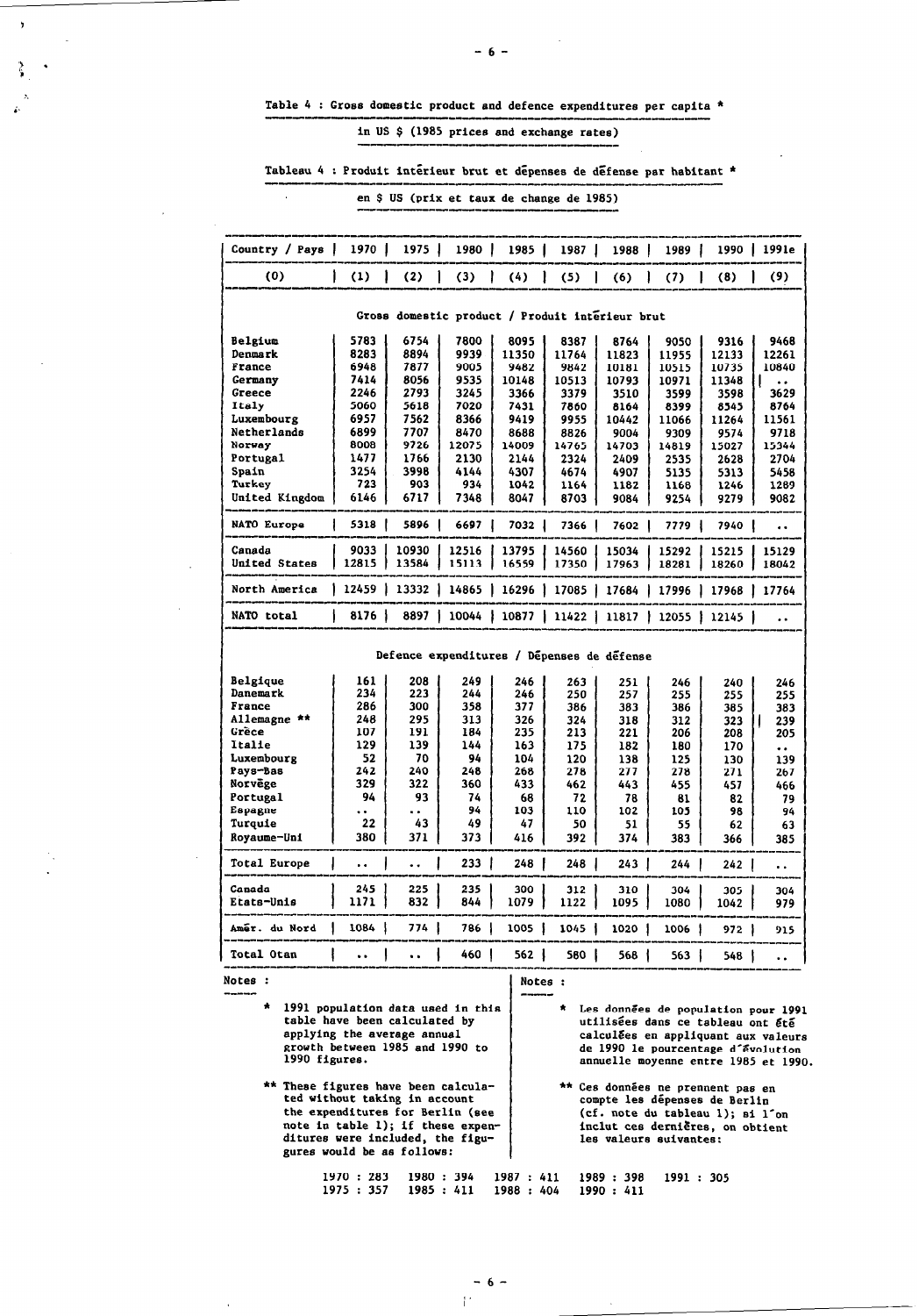# Table 5 : Distribution of total defence expenditures by category

 $-7 -$ 

 $\bar{z}$ 

 $\bar{\alpha}$ 

 $\ddot{\phantom{0}}$ 

×,

ė,

| Country                                                                                     | Average /                                                                          | Average /            | Average /            | Average /           |              |              |              |                  |                      |
|---------------------------------------------------------------------------------------------|------------------------------------------------------------------------------------|----------------------|----------------------|---------------------|--------------|--------------|--------------|------------------|----------------------|
|                                                                                             | Moyenne                                                                            | Moyenne              | Moyenne              | Moyenne             | 1987         | 1988         | 1989         | 1990             | 1991e                |
| Pays                                                                                        | 1970-1974                                                                          | 1975-1979            | 1980-1984            | 1985-1989           |              |              |              |                  |                      |
| (0)                                                                                         | (1)                                                                                | (2)<br>ŧ             | (3)                  | (4)                 | (5)          | $(6)$        | $(7)$ 1      | $(8)$            | (9)                  |
|                                                                                             |                                                                                    |                      |                      |                     |              |              |              |                  |                      |
|                                                                                             | % devoted to personnel expenditures / % affecté aux dépenses en personnel          |                      |                      |                     |              |              |              |                  |                      |
| Belgium                                                                                     | 62.4                                                                               | 62.9                 | 61.8                 | 63.4                | 62.1         | 63.7         | 67.1         | 68.4             | 67.4                 |
| Canada                                                                                      | 65.6                                                                               | 60.8                 | 50.7                 | 46.2                | 46.1         | 45.4         | 47.9         | 50.0             | 49.3                 |
| Denmark                                                                                     | 58.9                                                                               | 58.0                 | 54.6                 | 56.6                | 55.2         | 58.0         | 59.8         | 58.4             | 58.3                 |
| Germany                                                                                     | 50.5                                                                               | 49.8                 | 46.6                 | 48.9                | 49.2         | 49.7         | 51.1         | 52.1             | 56.6                 |
| Greece                                                                                      | 66.8<br>59.9                                                                       | 57.6<br>61.9         | 54.6<br>59.1         | 60.5                | 61.7         | 58.2         | 61.5         | 64.1             | 63.9                 |
| Italy<br>Luxembourg                                                                         | 82.2                                                                               | 85.5                 | 77.5                 | 57.8<br>76.9        | 59.0<br>76.8 | 57.8<br>74.7 | 58.7<br>77.1 | 61.6<br>79.6     | <br>74.5             |
| Netherlands                                                                                 | 65.4                                                                               | 61.2                 | 55.3                 | 52.8                | 53.6         | 54.3         | 53.7         | 53.9             | 53.6                 |
| Norway                                                                                      | 52.1                                                                               | 52.9                 | 48.8                 | 43.9                | 43.3         | 45.6         | 42.6         | 43.3             | 43.8                 |
| Portugal                                                                                    | 50.8                                                                               | 68.8                 | 66.6                 | 67.7                | 65.7         | 66.3         | 71.4         | 73.1             | 73.5                 |
| Spain                                                                                       | $\ddot{\phantom{1}}$                                                               | $\ddot{\phantom{0}}$ | $\ddot{\phantom{1}}$ | $\bullet$ $\bullet$ | 49.7         | 54.5         | 57.3         | 62.0             | 64.2                 |
| Turkey                                                                                      | 66.7                                                                               | 47.6                 | 45.3                 | 37.1                | 34.7         | 35.6         | 46.1         | 48.3             | 49.3                 |
| United Kingdom<br>United States                                                             | 48.8                                                                               | 44.6                 | 37.4                 | 38.6                | 39.0         | 40.7         | 39.5         | 42.2             | 42.4                 |
|                                                                                             | $\ddot{\phantom{0}}$                                                               | $\ddot{\phantom{0}}$ | 41.9                 | 37.0                | 35.9         | 37.6         | 38.2         | 36.6             | 37.7                 |
|                                                                                             | % devoted to equipment expenditures / % affecté aux dépenses d'équipement          |                      |                      |                     |              |              |              |                  |                      |
| Belgique                                                                                    | 10.7                                                                               | 11.7                 | 13.8                 | 12.1                | 13.1         | 12.0         | 9.9          | 7.9              | 7.7                  |
| Canada                                                                                      | 7.3                                                                                | 9.0                  | 17.8                 | 19.7                | 21.4         | 20.1         | 18.4         | 17.0             | 16.1                 |
| Danemark                                                                                    | 16.4                                                                               | 18.4                 | 16.9                 | 14.0                | 14.9         | 14.4         | 13.1         | 14.9             | 15.9                 |
| Allemagne                                                                                   | 16.4                                                                               | 16.8                 | 20.0                 | 19.6                | 20.1         | 19.3         | 19.0         | 17.7             | 16.6                 |
| Grèce                                                                                       | 8.2                                                                                | 19.3                 | 17.4                 | 18.2                | 17.2         | 23.3         | 21.9         | 21.4             | 22.8                 |
| Italie                                                                                      | 15.3                                                                               | 14.7                 | 17.4                 | 19.7                | 20.6         | 20.5         | 20.5         | 17.5             | $\bullet$            |
| Luxembourg                                                                                  | 1.5                                                                                | 1.9                  | 1.8                  | 3.5                 | 3.9          | 2.8          | 3.8          | 3.2              | 4.9                  |
| Pays-Bas<br>Norvege                                                                         | 12.8<br>15.2                                                                       | 18.0<br>16.0         | 20.5<br>19.4         | 19.8<br>21.7        | 17.8         | 20.4         | 17.6         | 17.9             | 16.3                 |
| Portugal                                                                                    | 7.1                                                                                | 2.2                  | 5.5                  | 7.6                 | 20.4<br>10.1 | 18.8<br>10.5 | 24.8<br>11.9 | 22.6<br>10.3     | 22.7<br>8.1          |
| Espagne                                                                                     | $\ddot{\phantom{a}}$                                                               | $\ddot{\phantom{a}}$ | $\ddot{\phantom{0}}$ | $\bullet$           | 24.7         | 20.7         | 18.3         | 12.7             | 14.9                 |
| Turquie                                                                                     | 3.9                                                                                | 19.2                 | 9.1                  | 18.2                | 21.1         | 22.5         | 17.2         | 20.0             | 20.7                 |
| Royaume-Uni                                                                                 | 16.6                                                                               | 21.6                 | 26.2                 | 24.8                | 24.7         | 25.4         | 22.0         | 19.5             | 20.1                 |
| Etats-Unis                                                                                  | 21.4                                                                               | 17.6                 | 21.9                 | 25.6                | 26.5         | 24.8         | 25.3         | 24.8             | 24.3                 |
|                                                                                             | % devoted to infrastructure expenditures / % affecté aux dépenses d'infrastructure |                      |                      |                     |              |              |              |                  |                      |
| Belgium                                                                                     | 5.5                                                                                | 6.5                  | 5.5                  | 4.0                 | 4.6          | 3.9          | 3.0          | 3.8              | 4.3                  |
| Canada                                                                                      | 2.8                                                                                | 2.5                  | 2.3                  | 2.8                 | 2.6          | 2.9          | 3.7          | 3.9              | 2.4                  |
| Denmark                                                                                     | 3.3                                                                                | 2.4                  | 2.8                  | 3.4                 | 2.8          | 3.4          | 4.0          | 3.4              | 4.3                  |
| Germany                                                                                     | 6.3                                                                                | 6.3                  | 5.4                  | 5.9                 | 5.8          | 5.6          | 5.8          | 5.9              | 5.0                  |
| Greece                                                                                      | 5.8                                                                                | 5.3                  | 2.8                  | 2.2                 | 1.9          | 2.3          | 2.6          | 2.1              | 1.8                  |
| Italy                                                                                       | 1.6                                                                                | 1.8                  | 2.3                  | 2.6                 | 2.4          | 2.5          | 2.3          | 2.8              | $\ddot{\phantom{1}}$ |
| Luxembourg                                                                                  | 4.9                                                                                | 3.2                  | 10.3                 | 7.3                 | 8.9          | 5.5          | 7.1          | 7.0              | 10.0                 |
| Netherlands                                                                                 | 2.8                                                                                | 3.2                  | 3.7                  | 5.2                 | 4.7          | 5.2          | 6.6          | 5.9              | 6.6                  |
| Norway<br>Portugal                                                                          | 4.4<br>2.3                                                                         | 4.3<br>3.4           | 5.0<br>5.9           | 8.2<br>3.7          | 9.7<br>3.7   | 8.2<br>4.1   | 8.7<br>2.8   | 9.8<br>3.4       | 10.8<br>3.0          |
| spain                                                                                       | $\bullet$ $\bullet$ .                                                              | $\bullet$ $\bullet$  |                      |                     | 4.0          | 3.2          | 3.1          | 2.3              | 2.2                  |
| Turkey                                                                                      | 5.5                                                                                | 7.3                  | $\ddotsc$<br>13.2    | ٠.<br>5.4           | 5.9          | 4.5          | 3.8          | 3.2              | 3.3                  |
| United Kingdom                                                                              | 2.4                                                                                | 1.7                  | 2.7                  | 3.9                 | 3.7          | 4.1          | 4.1          | 5.8              | 5.0                  |
| United States                                                                               | 1.5                                                                                | 1.9                  | 1.6                  | 1.8                 | 2.0          | 2.0          | 1.7          | 1.7 <sub>z</sub> | 1.5                  |
| % devoted to other operating expenditures / % affecté aux autres dépenses de fonctionnement |                                                                                    |                      |                      |                     |              |              |              |                  |                      |
| Belgique                                                                                    | 20.9                                                                               | 18.8                 | 18.8                 | 20.4                | 20.3         | 20.4         | 20.0         | 19.9             | 20.6                 |
| Canada                                                                                      | 24.0                                                                               | 27.3                 | 29.0                 | 31.2                | 29.9         | 31.6         | 30.0         | 29.2             | 32.2                 |
| Danemark                                                                                    | 21.2                                                                               | 21.0                 | 25.7                 | 25.8                | 27.1         | 24.2         | 23.1         | 23.4             | 21.5                 |
| Allemagne                                                                                   | 26.7                                                                               | 27.0                 | 27.9                 | 25.5                | 24.9         | 25.5         | 24.0         | 24.3             | 21.7                 |
| Grèce<br>Italie                                                                             | 18.5                                                                               | 17.0                 | 24.9                 | 18.4                | 19.2         | 16.1         | 14.0         | 12.3             | 11.6                 |
| Luxembourg                                                                                  | 23.0<br>11.1                                                                       | 21.5<br>9.1          | 21.0<br>10.2         | 19.8<br>11.9        | 18.0<br>10.3 | 19.2         | 18.5         | 18.1             | $\ddot{\phantom{1}}$ |
| Pays-Bas                                                                                    | 18.9                                                                               | 17.3                 | 20.3                 | 22.0                | 23.9         | 16.9<br>20.1 | 11.9<br>22.2 | 10.2<br>22.3     | 10.7<br>23.5         |
| Norvege                                                                                     | 28.0                                                                               | 26.6                 | 26.7                 | 26.0                | 26.5         | 27.4         | 24.0         | 24.3             | 22.6                 |
| Portugal                                                                                    | 37.9                                                                               | 25.1                 | 21.9                 | 19.8                | 20.6         | 19.0         | 14.0         | 13.3             | 15.4                 |
| Espagne                                                                                     |                                                                                    |                      |                      | $\bullet$ $\bullet$ | 21.6         | 21.6         | 21.3         | 23.0             | 18.7                 |
| Turquie                                                                                     | 22.6                                                                               | 23.7                 | 30.1                 | 38.4                | 38.3         | 37.5         | 32.9         | 28.5             | 26.7                 |
| Royaume-Uni                                                                                 | 32.0                                                                               | 31.9                 | 33.5                 | 32.5                | 32.6         | 29.7         | 34.4         | 32.5             | 32.5                 |
| Etats-Unis                                                                                  | $\bullet$ $\bullet$                                                                | $\bullet$ $\bullet$  | 34.5                 | 35.5                | 35.5         | 35.6         | 34.9         | 36.9             | 36.4                 |

# Tableau 5 : Répartition des dépenses totales de défense par catégorie